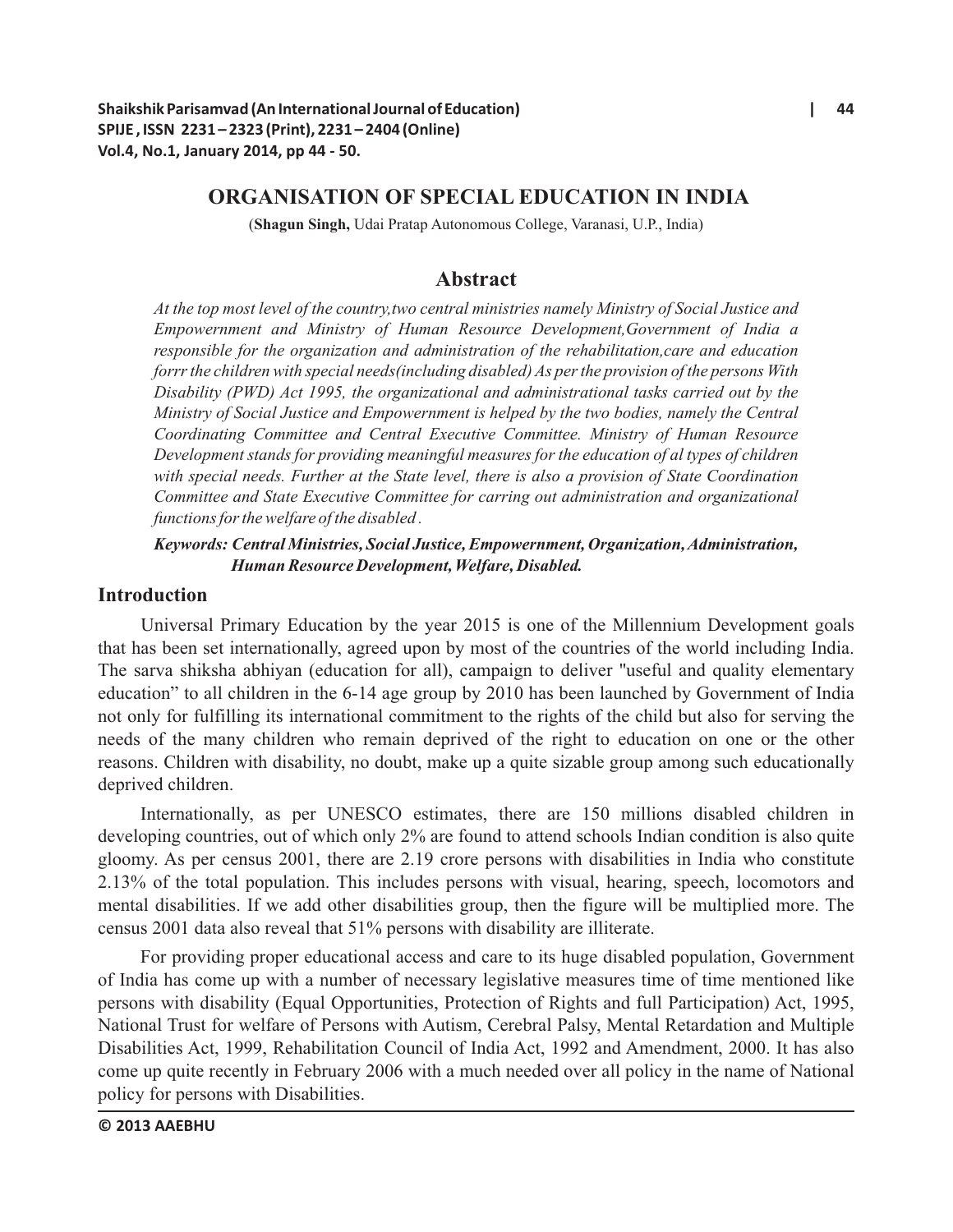#### **SPIJE, Vol.4, No.1, January 14 | 45**

The measures like the previous ones are quite indicative of the intention of the Government of India to make education accessible to all children (including the disabled). However, the task is quite gigantic. Moreover in keeping with the spirit of the Article 21 A of the Constitution guaranteeing education as a fundamental right and Section 26 of the Persons with Disabilities Act. 1995, Free and compulsory education has to be provided to all children with disabilities up t the minimum age of 18 years.

It makes sense, that for achieving the same, India has to gear up properly in terms of suitable planning and implementation of some of other appropriate programmes. In doing so, a well coordinated system of organization and administration of special/disabled educated is very much needed.

Since policy matters and programmes are planned from the top and are taken shapes at the grassroots level, it will be better for us to discuss, the organizational and administrative aspect of special education in India by discussing it at its three main levels, i.e. organization and administration at the central, state and ground level.

## **Organization and Administration at the Central Level**

At the top most level, two central ministries namely Ministry of Social Justice and Empowerment and Ministry of Human Resource Development, Government of India, New Delhi, are responsible for the organization and administration of rehabilitation care and special/disabled education in the country. Out of these two, Ministry of Social Justice and Empowerment is the main nodal agency for carrying out the takes connected with the rehabilitation, care and education of the children with disabilities. It is not concerned with the task of providing any programme, Incentives to the other categories of exceptional children except the disabled.

The task of providing special consideration to the gifted and talented children is solely carried out by the Ministry of Human Resources Development. It also cooperates and coordinates with the Ministry of Social Justice and Empowerment for implementing the programme and policies meant for the education of the children with disabilities in a number of ways.

### **Ministry of Social Justice and Empowerment**

The Ministry of Social Justice and Empowerment is entrusted with the welfare, social justice and employment of disadvantaged and marginalized section of the society viz. Scheduled Caste, Minorities, Backward Classes, Persons with Disabilities, Aged Persons, Street Children and Victims of Drug Abuse, etc. Hence, it is responsible of planning and implementation of the policies and programmes, law and institutions, for the purpose of establishing a welfare system in the country to bring the target group into the mainstream of development by taking all measures for making them self reliant through their education in general, all matters and functions related to the education, training, rehabilitation and welfare of all types of disabled children delinquents, street children are governed at the centre by the Ministry of Social Justice and empowerment.

> **Central Coordinating Committee:** It is headed by the Ministr of Social Justice and Empoerenment, GOVERNMENT OF India as a chairperson and the Ministry of State of this ministry as vice chaireman besides Secrataries to the Government of India incharge of social justice and empowerment,human resource development,health and other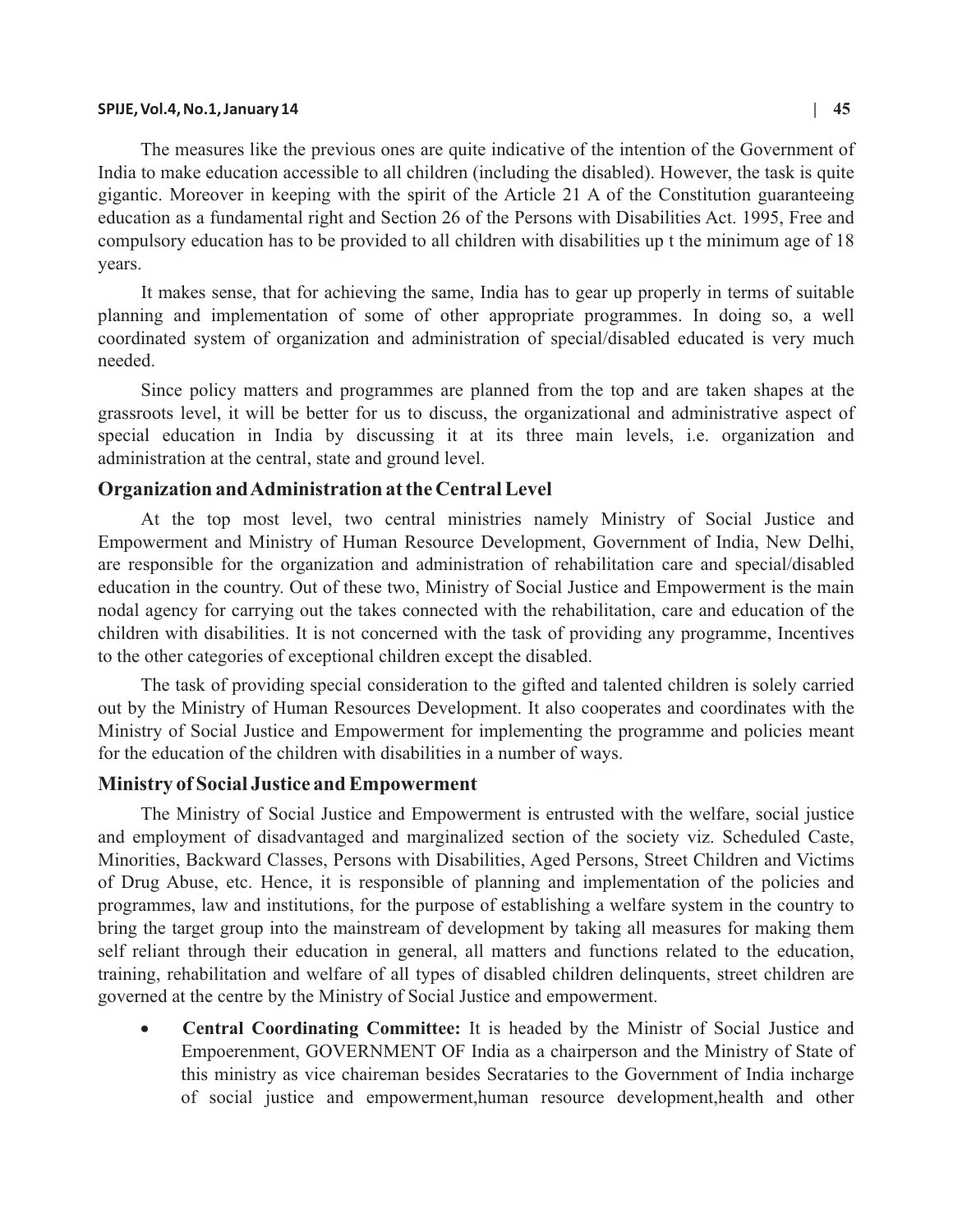ministries involved in the task of welfare ,chief commissioner,Director NCERT for disabled and several other elected and nominated members.The main functions of this committee as underPWD Act 1995 are:

To advice the central government on the formulation of policies,programme legislation and projects with respect to disability

To review the impact of policies and programmeee designed for achieving equality and full participation of persons with disabilty.

**Central Executive Committee:** At present it is headed by the Secretary to the Government of India, Ministry of Social Justice and Empowerment as the chairperson, Joint Secretary for the Government of India of this Ministry (dealing with the welfare of the disabled) as Member Secretary and financial advisor of this ministry. The other members of the committee are the chief Commissioner, Disabled, Joint Secretaries of the other Central Ministries related to welfare, Director General of Health Services, general employment and training, and some other members nominated by the central and state governments. All functions related to the planning and implementation of the programmes and policies related to disabled fall under the purview of this committee.

At the central level, the Ministry of Social Justice and Empowerment, equipped with its two committees central coordination and central executive are looking after a number of schemes, programmes and projects related to education and rehabilitation of the disabled through its infrastructure network of the Disability Division in this Ministry. The infrastructure mainly includes the following.

- 1. National Institutes
- 2. Rehabilitation Council of India (RCI)
- 3. National Handicapped Finance and Development Cooperation of India (NHFDC)
- 4. Artificial Limbs Manufacturing Corporation of India (ALIMCO)
- 5. National Trust for welfare of Persons with Autism, Cerebral Palsy, Mental Retardation and Multiple Disabilities
- 6. Office of the chief Commissioner for Persons with Disabilities
- 7. Office of the Joint Secretary, Social Defense
- 8. Office of the Joint Secretary, Coordination.

# **Ministry of Human Resource Development, Government of India**

Ministry of Human Resource Development is very much associated with the adjustment and education of the disabled children a number of centrally sponsored schemes, programmes and provisions.

The schemes, programmes and functioning of the ministry of Human resource development is carried out at the central level through its well established organization infrastructure and autonomous organization like NCERT, CBSE, K.V.S. education and literacy) and U.G.C. network (all connected with the school education literacy) and U.G.C. network of regular of and open Universities, institutes of higher education including professional and technical education, etc. Let us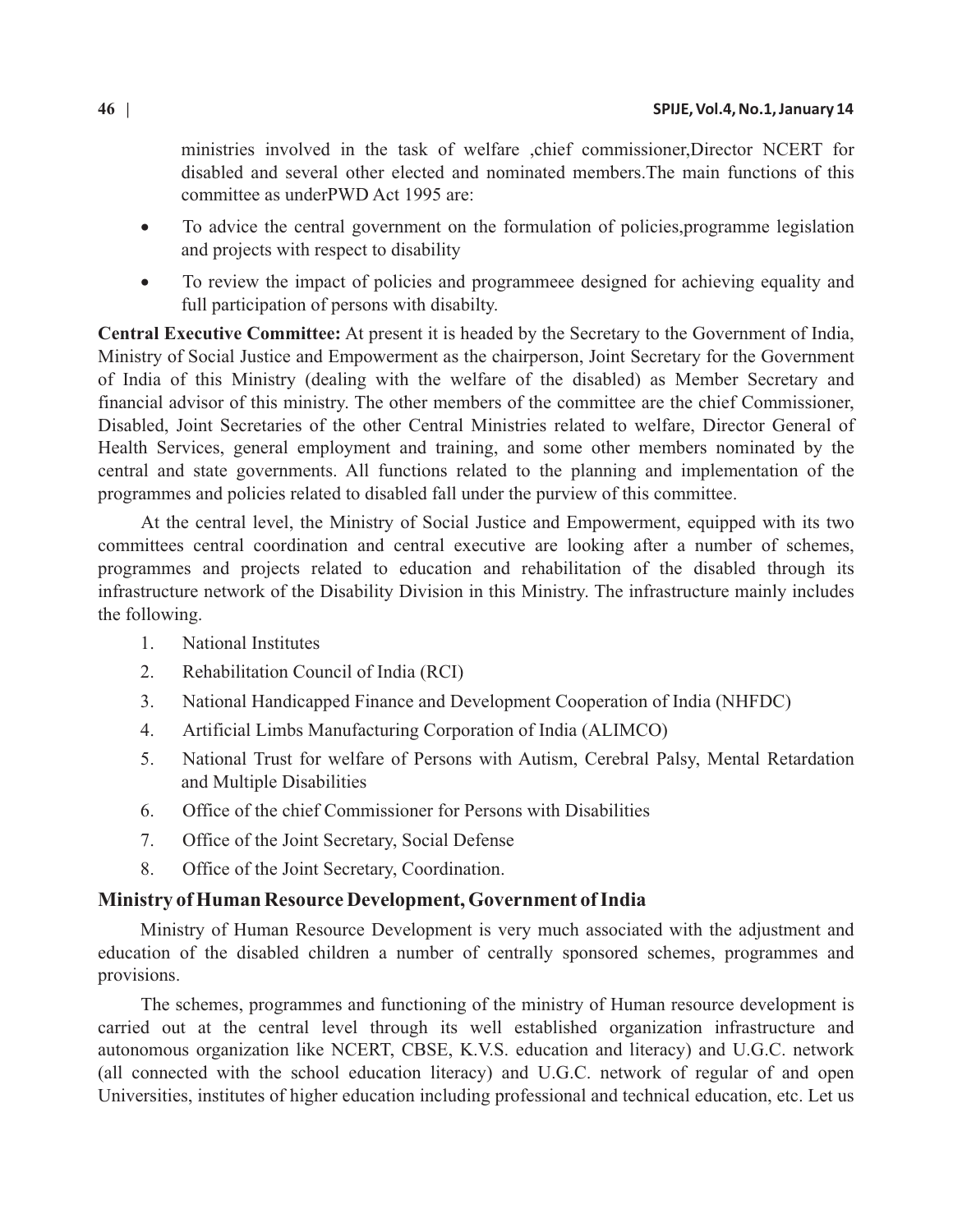## **SPIJE, Vol.4, No.1, January 14 | 47**

have a brief idea about some of these organizations in relation to their role played in providing education to the children with special needs.

**NCERT:** National Council of Education Research and training is an apex resource organization (a autonomous body) set up by the Government of India, with head quarters at New Delhi to assist and advise the central and state governments on academic matters related to school education. It provides the necessary academic and technical support for the improvement of school education the necessary academic and technical support for the improvement of school education and is instrumental in carrying out various schemes and programmes launched by Government of India in the field of school education, including the education of the children with special needs.

NCERT has a due provision for encouraging and helping the gifted children by providing scholarship under the Nation a Talent scheme (General) and National Talent Programme Scheme (for school dropout). It has also a separate department in the name of Department of special Education for looking after the education and adjustment needs of the special children including the disabled. Through its various well coordinated departments, NCERT is providing valuable help in carrying out research chalking out developmental activities, courses, activities and training schedules for the children and teachers of the special schools and inclusive set-up of the children with special needs.

**Navodaya Vidyalaya Samiti (NVS):** NVS is an autonomous organization functioning under the administrative and financial control of the Ministry of Human Resource Department, Government of India with its head quarters at New Delhi. It was set up establish and manage co-educational, residential schools (course VI to XII) known as Jawahar Navodaya Vidyalaya as per recommendation of the National Policy on Education, 1986 in each district of the country. Education in these Vidyalayas is free for all enrolled students including lodging, boarding, textbooks uniforms, etc. The major objective of these vidyalayas is to promote and develop talented, bright and gifted children predominantly from rural areas, irrespective of their socio-economic conditions, who may otherwise be denied good educational opportunities. These vidyalayas are affiliated to the central Board of Secondary Education (CBSE) and impart the CBSE curricula. Admission to them is made at the class VI level through open test conducted at district level by CBSE.

**National Institute of Open Schooling (NIOS):** National Institute of Open Schooling formerly known as National Open School was established in November 1989, as an autonomous organization in pursuance of National Policy on Education, 1986 by the Ministry of Human Resource Development, Government of India. It is partly funded by the Government of India. Keeping in view of the needs of its various target groups, the NIOS is also providing a number of vocational and community oriented courses besides general and academic courses to all types of school going students including the disabled.

So the open schooling system offers unique educational opportunities to the children with special needs free from the constraints of time, space, rigidity of curricula, etc. To enhance the access, retain them in the learning process and achieve development of the children with disabilities, NIOS established a cell for the Education of the Disabled (CED) in 2000.

**Integrated Education of Disabled Children (IEDC):** This scheme was initially launched in 1974 and revised in 1992 for providing educational opportunities to the moderately, disabled children in the general School system. The scope of the scheme includes pre-school training, counseling for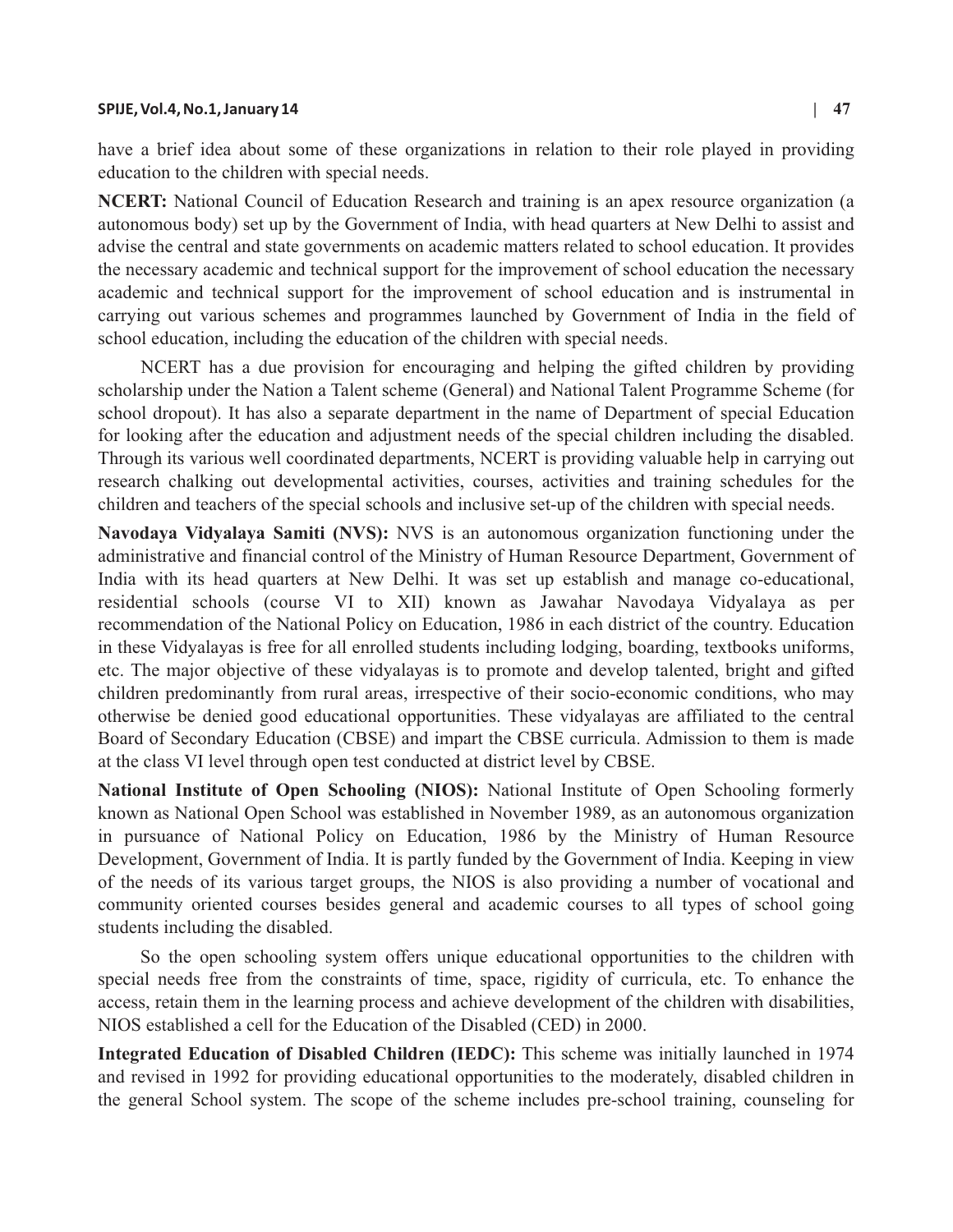parents and community involvement. Implemented through state Governments, autonomous bodies and voluntary organizations, IEDC scheme provide 100% financial assistance for various facilities to the disabled children's education like allowance for books and stationary, uniform, transport, readers allowance for visually handicapped, hostel allowance, equipment cost, removal and modification of architectural barriers, financial assistance for purchasing/production of instructional material, training of general teachers and equipment for resource rooms.

**Project Integrated Education for the Disabled (PIED):** This scheme was launched in 1987 by the Ministry of Human Resource Development along with UNICEF. In this scheme, there lies shift in strategy (in comparison to IEDC) from school based approach to a composite area approach. Accordingly in this scheme a cluster (usually a block of population) of schools is taken as the project area. All the schools in the area are expected to enroll children with disabilities. All the essential facilities pooled for a cluster or block, can be made available for all the included schools and disabled children in that cluster. This experiment has met with a significant success in the inclusive education of the disabled. It has been successfully running in many states and Union Territories of the country.

**District Primary Education Programme (DPEP):** District Primary Education Programme was launched, as a centrally sponsored scheme by the Ministry of Human Resource Development in 1994 in 42 districts of seven states for providing access to primary education to all children irrespective of their disability or non disability. It has been spread now to more states. This scheme has been funded jointly by the world Bank, European Commission (EC), UK Department of International Development, Government of Netherlands and UNICEF. This scheme has contributed a lot in providing a big boost to inclusive Education. On account of it, starting from a few hundred blocks in 1988, inclusive Education is currently being implemented in 2014 blocks of 18 DPEP states. Ten states of Gujarat Haryana, Himachal Pradesh, Karnataka, Kerala, Madhya Pradesh, Maharashtra, Orissa, Tamil Nadu and Uttaranchal have up scaled the inclusive education programme to all the blocks. Through its support services, DPEP is aiming to contribute in the manner as follows:

Catering to community mobilization and early detection of disabilities

Providing in service teacher training

Making provision for resource support

Making provision for educational aids and applications

Making Provisions for the removal of architectural barriers

**Role of the Department of Higher Education, Human Resource Development:** The Department of Higher Education of the Ministry of Human Resource Development, Government of India, through its infrastructure and network has been engaged in serving the cause of education to the children with special needs (including disabled). The children who need post school education are very much encouraged by this department through a number of means besides providing help in the preparation of teaching, health and other professionals in the field of special education. A few important measures of this sort may be summarized as follows: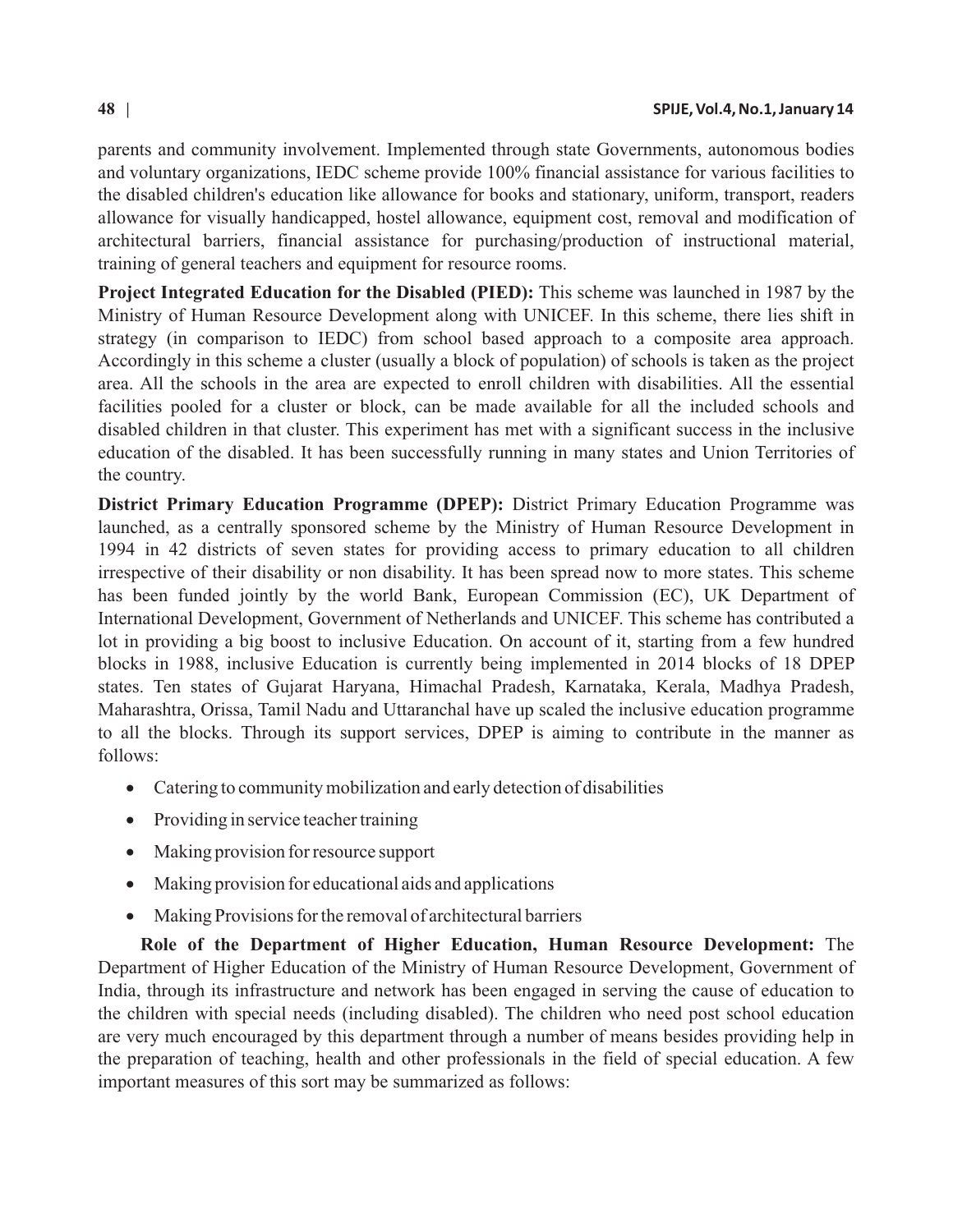All the institutes of higher education including the professional and technical have a provision or reservation of seats to the disabled children the other group of the children with special needs-gifted and creative has also been granted priorities for their admission in these institutions by following the practice of entry through merit basis. Besides this, there is also a provision of financial assistance and scholarships to these children with special needs.

It is obligatory on the part of every institution of higher education in the country to provide access to education without any discrimination, i.e. irrespective of their disability status.

Attempts are also going in providing financial assistance and incentives to the institutions for providing barrier free access and disabled friendly environment to their disabled students.

The open universities and distance learning departments of most of the Universities in India are doing a quite appreciable job in providing easy access to the higher learning for the disabled population of the country.

The services rendered by the Indira Gandhi National Open University, New Delhi, and Bhoj University, Bhopal may be specially mentioned for this purpose. Bhoj University in collaboration with Rehabilitation Council of India (RCI), is making efforts in promoting and implementing education programmes for the empowerment of special target group of learners with disabilities.

Ministry of Human Resource Development stands for providing meaningful measures for the education of all types of children with special needs (including the disabled). It is mainly divided into two departments Department of School Education and Literacy and Department of Higher Education. Department of School Education and Literacy is looking after the working of the autonomous bodies like NCERT, CBSE, KVS, NVS, NIOS along with the implementation of the schemes and programmes like IEDC, DPEP, Janshala Programme and Sarva Shiksha Abhiyan. Department of Higher Education of the Ministry of Human Resource Development is helping the cause of children with special needs (including disabled) by providing them opportunities for higher learning through its network of autonomous bodies like UGC, Regular and Open Universities, College and Professional institutions of higher learning. The incentives like admission on priority basis of the meritorious ones including Scholarships, 3% reservations for the disabled, are proving quite advantageous to these children.

# **Organisation And Administration At State Level**

At the state level, the organization and administration of the task of care, education and rehabilitation of the children with special needs(including disabled) is carried out by the respective ministries of Social Welfare and Education. There is a provision of the **State Coordination Committee (headed by State Social Welfare Minister) and State Executive Committee** (headed by State Secretary in the Ministry of Social Welfare) for carrying out administration and organizational functions foe the welfare of the disabled in the Ministry of Social Welfare of the States. The work regarding measures in the state for the children with special needs (including disabled) is the responsibility of the Ministry of Education headed by a full-fledged Ministry of